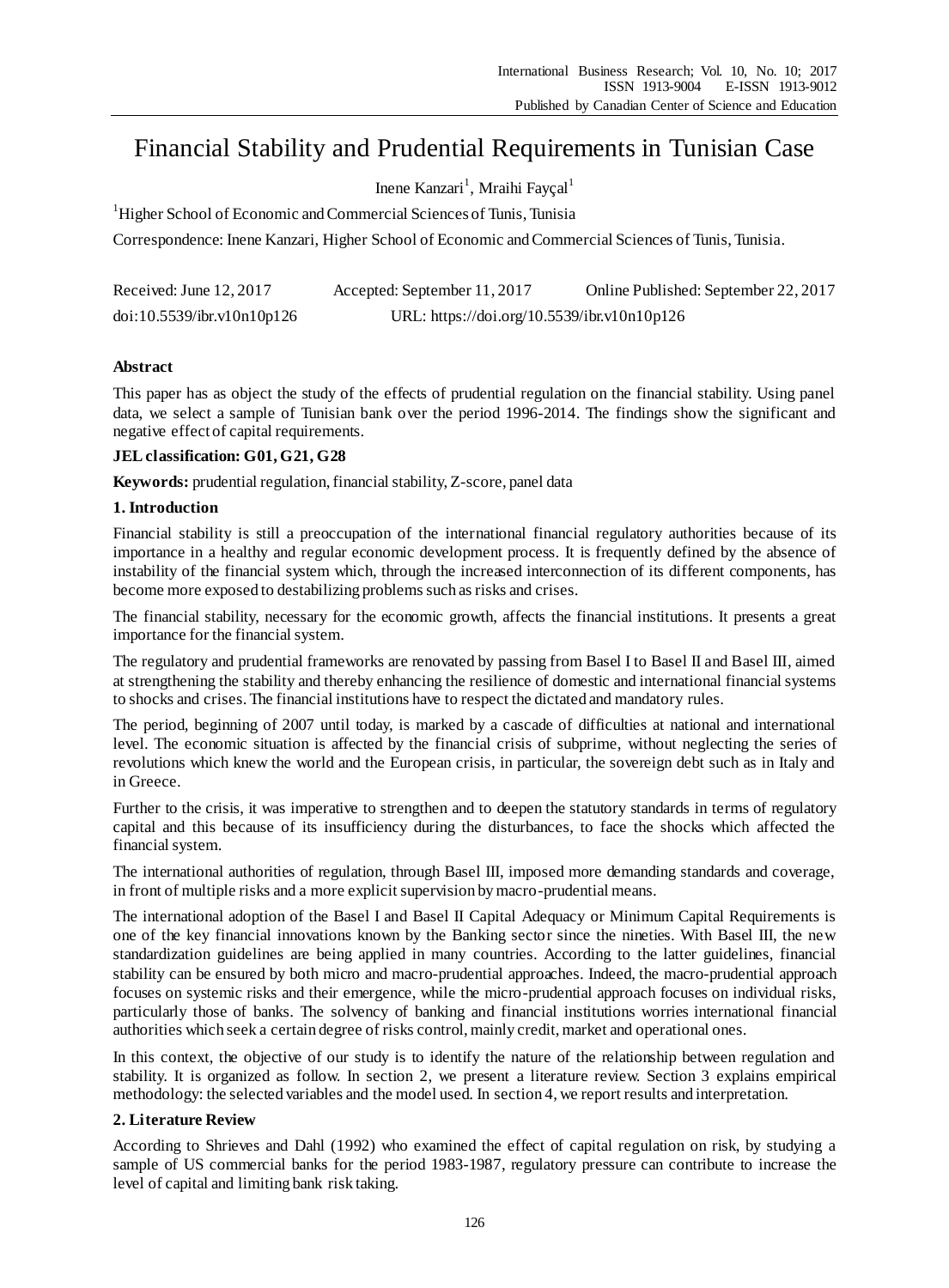Following Jacques and Nigro (1997), Kendall and Levonian (1992), the rule of regulatory norms designed to minimize the probability of bankruptcy obliges banks to choose high-risk assets. Blum (1999) suggests, within a dynamic framework, that capital adequacy rules may increase the bank risk: the ability to increase equity tomorrow supposes the increase of the risk today.

The aim of Murinde and Yaseen (2004) study was to analyze the impact of the Basel Accord on banking capital and risk levels in the Middle East and North Africa (MENA) regions for the period 1995- 2003. They concluded that "capital adequacy" and regulatory pressure have positively affected the level of risk.

Agoraki and al (2011) have argued that the stabilizing effects of prudential capital adequacy regulation decline when banks have sufficient market power to increase their credit risk.

According to Hakenes and Schnabel (2011), the capital requirements effect on the financial stability is ambiguous. This ambiguity is translated by the competition impact on the banking risk management problem. On the basis of a theoretical model, the authors concluded that the regulations in terms of capital can destabilize the banking sector.

Demirgue and Detragiache (2011) reported, on the basis of a sample of multi countries banks, that Basel regulation was not robustly associated with risk measured by z-score reflecting the stability. Agénor, Alper and Da Silva (2011) analysis based on a dynamic stochastic model, examined bank capital regulation roles in mitigating and promoting financial stability: a Basel III capital regulation may be optimal for promoting stability.

Miklaszewska and al (2012) study, by assessing the regulation impact on bank stability, has showed a decline in this stability during the financial crisis. According to Thakor (2014), capital requirements are relied upon as a source of individual bank safety and, through the contagion argument, of financial system.

De Souza (2014) study that simulated changes in capital requirements effects on the Brazilian system, showed that large increases in the delinquency rate lead to only modest losses in the system.

Similar to Agoraki and al (2011) who noticed the existence of a relation between the requirement of capital and the stability, Hogan (2015) examined the link between the prudential regulation and the insolvency risk of the American banks from 1999 to 2010.

As for Hoque and al (2015), they tried to verify if the prudential regulations manage to reduce the banking risk during a crisis by studying the case of banks at the world level at the end of 2007. The authors showed that the regulatory restrictions are negatively related to the distance from the default. Regulation seems an effective reducing means of insolvency risk and risk in general.

Matynova (2015) advanced that the Basel III argument is the financial stability promotion. Prudential regulation may affect stability by reducing ex-ante incentives to take risk. Cecchetti (2015) summarized the regulatory changes implemented over the past years: as a result of Basel III standards, the financial system is substantially safer but this is not enough.

## **3. Methodology**

On the basis of the previous studies, we noticed the existence of a set of indicators which can have implications on the financial stability with an emphasis on the banking sector. The adequacy in terms of capital constitutes an essential criterion to analyze the stability of banks. Let us remind that the recent reforms of the prudential requirements constitute innovations. So it seems interesting to study their effects on stability.

In our study, we try to verify if the regulation, in terms of capital adequacy under the supervision of the banking activities, affect the banks stability. According to the realized works, banks operating in an environment legally developed and favoring financial innovations could enjoy or not of more stability.

 $H_0$ : the regulation has an effect on the banking stability.

## *3.1 Indicators Selection*

The z-score became an indicator and a measure of the financial solidity used in previous works studying the notion of the bank stability. We can quote the works of Boyd and Runkle (1993), Laeven and Levine (2009), Uhde and Heimeshoff (2009), Uhde (2011) and Michalack and Uhde (2012), Hao (2013), Lee and Chin (2013), Hoque and al (2015) and Fernandez and al (2016).

The Z-score can be determined by using the default probability proposed by Roy (1952), Blair and Heggestad (1978), Boyd and Graham (1986), Scott (1989) and developed by Goyeau and Tarazi (1992). This probability corresponds to  $Prob(\pi < E)$ : the losses exceed the capital.

Agoraki, Delis and Pasiouras (2011) studied the banking sector of the Eastern Europe over the period 1998-2005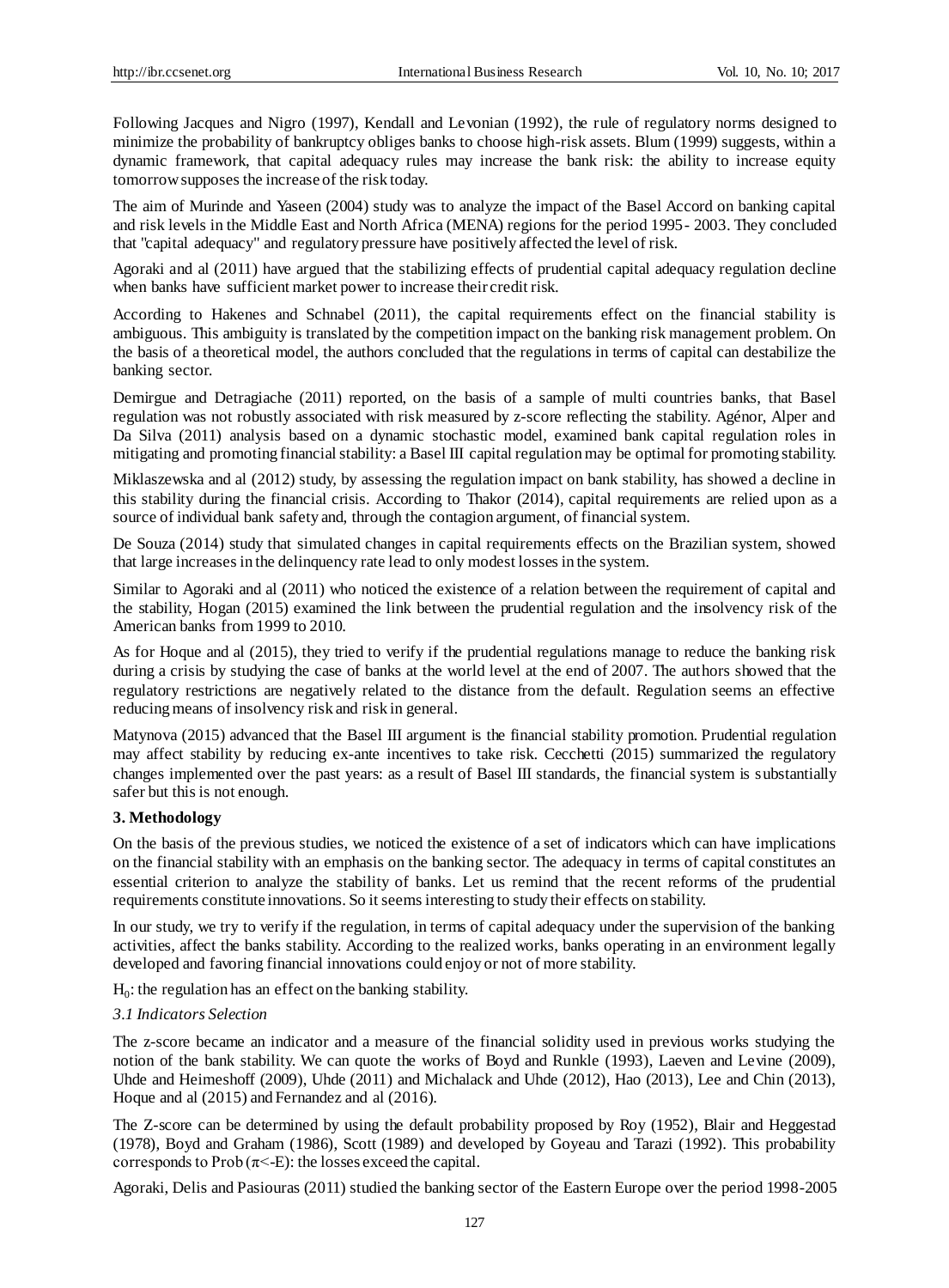to analyze the relation between the regulation and the default probability. They used the measure of Z-score which takes into account the banking activities risks and the degree of their capital coverage.

According to Fang and al (2011), Lee and Chin (2013), a high z-score implies a lower probability of insolvency or a lower default risk and a more important financial stability. This measurement indicates the distance from the failure.

Fernandez, Gonzalez and Suarez (2016) and Ashraf, Zheng and Arshad (2016) works are based on the same indicator to measure the bank insolvency risk: as long as this score is raised as long as the bank is stable.

Zscore is equal to *(ROAa+ (E/A) a)/* σ *(ROA)* with ROAa, E, A and σ (ROAa) represent respectively: the average return on assets, bank equity, bank assets and volatility of the average return on assets.

Many determinants appear able to explain the stability.

Globally and according to what is suggested by the theoretical and empirical literature, we tried to select a set of variables. We choose the most relevant factors.

Reg: is a variable which reflects the prudential requirement and aims, through the respect of the capital adequacy standards, the banking stability and there the financial stability. Among the measures, we opt for a binary variable: it is equal to 1 if there is no respect for the minimum required by the regulations and 0 otherwise.

According to Donath and Cismas (2008), for financial institutions, financial stability means that they have sufficient capital and liquidity to, respectively, absorb losses, specially, the abnormal ones and to manage the volatility.

Liq: Liquidity ratio is measured by the ratio of realizable assets to liabilities due. A greater liquidity reserve may be associated with a lower risk of insolvency, which confirms the hypothesis of Leaven and Levine (2009).

Cap: The ratio of bank capital. As long as banks are capitalized, as long as they are stable.. We choose this variable according to Ben Salah and Fdhila (2012) and Casu (2012).

Size: The total assets transformed under a logarithmic function. Big banks have more diversification opportunities than small ones. But these same banks, given their activity, probably important in the markets, and their specialization in credit, can be in risky situations. This leads to the assumption of difficulties in ensuring their stability. So we can estimate a positive or negative relationship between size and stability as Agoraki et al (2011).

Npa: The ratio of new provisions to total assets (Fang, Hasan and Marton (2011)). The deterioration in claims and assets in general can lead to a destabilizing situation for banks.

Gdp and Inf: two macroeconomic variables that represent respectively the growth rate of Gdp and the inflation rate. They are introduced by Fang, Hasan and Marton (2011), Michalak and Uhde (2012) and Diaconu and Oanea (2015). It seems interesting to integrate such variables in our analysis. Indeed, Gdp is an indicator of economic activity dynamism and growth. In a recession period, we can see an increase in the risk of non-repayment of bank borrowers with a decrease in consumption and investment. Interest rates tend to rise in periods of inflation; this encourages banks to engage in investments offering opportunities in terms of risky portfolios. But this rates increase causes a difficulty in repaying bank claims, which can affect stability.

#### *3.2 Models and Descriptive Statistics*

From the above, stability can be studied as a function of the variables cited.

- In a first step, we will analyze the effect of selected variables. We will estimate the model 1:

$$
Zscore = \alpha_0 + \alpha_1 cap_{i,t} + \alpha_2 size_{i,t} + \alpha_3 liq_{i,t} + \alpha_4 npa_{i,t} + \mu_{i,t}
$$

- In a second step, we will introduce the regulation variable and estimate the model 2:

Zscore =  $\alpha_0 + \alpha_1 cap_{i,t} + \alpha_2 size_{i,t} + \alpha_3 liq_{i,t} + \alpha_4 npa_{i,t} + \alpha_5 reg_{i,t} + \mu_{i,t}$ 

- In a third step, we will introduce the macroeconomic variables and estimate the model 3:

Zscore =  $\alpha_0 + \alpha_1 cap_{i,t} + \alpha_2 size_{i,t} + \alpha_3 liq_{i,t} + \alpha_4 npa + \alpha_5 reg_{i,t} + \alpha_6 gdp_{i,t} + \alpha_7 inf_{i,t} + \mu_{i,t}$ 

Our study focuses on a period from 1996 to 2014 and the case of ten Tunisian banks. Note that the Tunisian Central Bank continues the adoption of Base II and prepares all banks for Basel III. We will proceed with a panel data methodology.

On the basis of table 1, we find that the average score of the Tunisian banks constituting our sample is 4.004 with respective maximum and minimum values of 10.166 and -1.2708. The score is relatively volatile given the level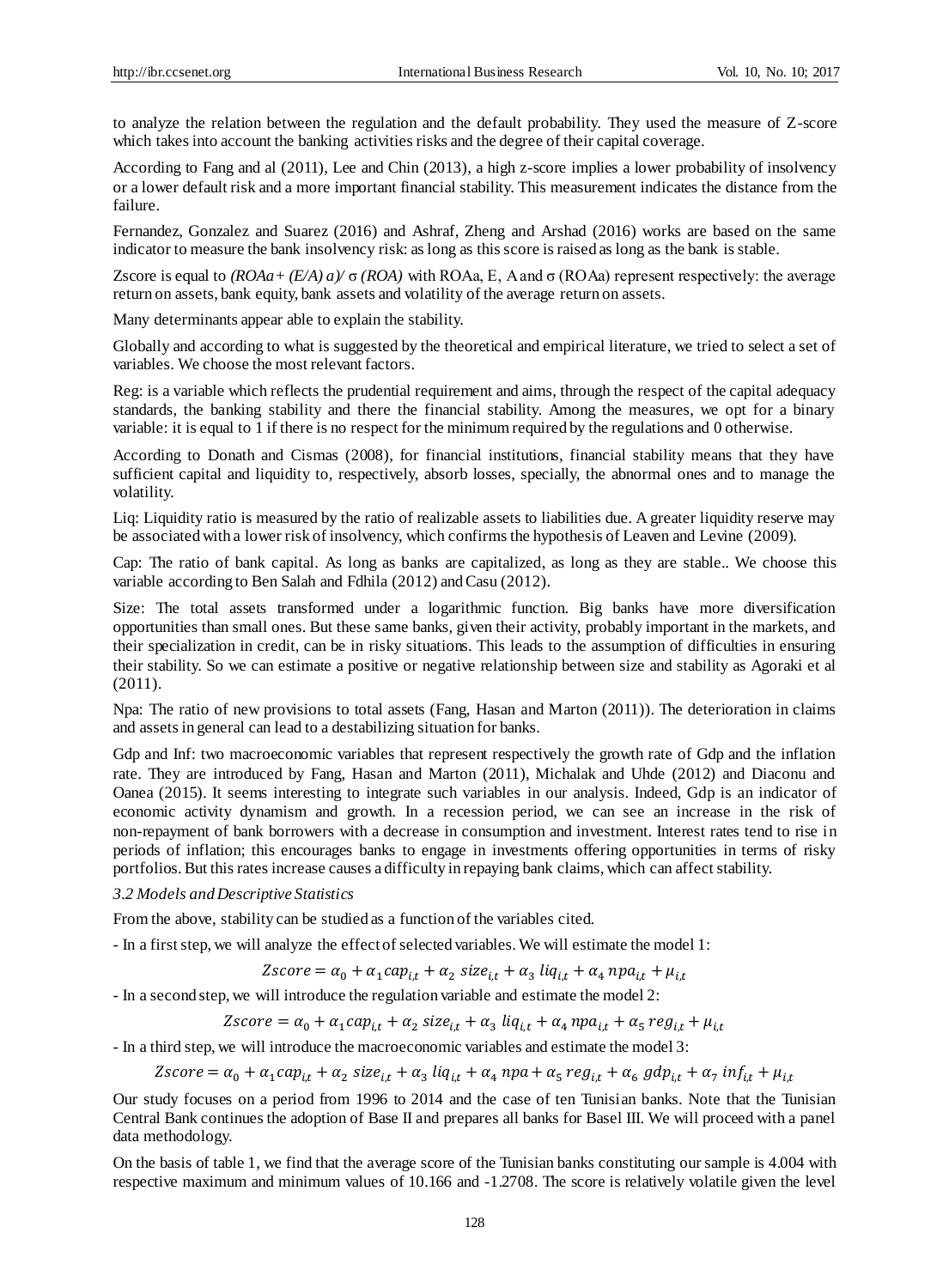of deviation (1.451). Note that due to non-normality of the Z-score distribution, we use a Logarithmic transformation.

The following table presents a descriptive statistics.

Table 1. Descriptive statistics

| Variables      | Obs | Mean     | Std. Dev. | Min       | Max    |
|----------------|-----|----------|-----------|-----------|--------|
| <b>z</b> score | 190 | 4.004408 | 1.451972  | $-1.2708$ | 10.166 |
| cap            | 190 | .1068474 | .068609   | $-.05$    | .857   |
| size           | 190 | 14.77773 | .6293032  | 13.526    | 15.985 |
| npa            | 190 | .0107105 | .0108845  | $-.008$   | .102   |
| $\overline{a}$ | 190 | 1.098772 | .1811495  | .66       | 1.92   |
| reg            | 190 | .1842105 | .38868    | 0         |        |
| Inf            | 190 | .0378947 | .0124207  | .02       | .06    |
| gdp            | 190 | .0411474 | .0203317  | $-.0192$  | .0715  |

The regulation variable (reg) has an average of 0.1842 and a volatility of 0.388. As for the variables (cap), (size), (npa) and (liq), they have respective averages of 0.106, 14.777, 0.0107 and 1.098. In terms of volatility, the four measures appear to be less volatile than the score, in particular (cap) and (npa) with deviations of 0.068 and 0.010. As for the average of the macroeconomic variables, we find a value of 0.041 for the GDP rate and 0.037 for inflation. The two rates are not volatile since they show a deviation of 0.020 and 0.012.

#### **4. Results and Interpretation**

To study relationships cited, we rely on the panel data method. To account for the two effects fixed effect (I) and random effect (II), we refer to the Hausman test. The estimations give us the following summaries tables (Tables 2).

Table 2. Results

|                              | Modèle 1    |              | Modèle 2    |             |             | Modèle 3     |
|------------------------------|-------------|--------------|-------------|-------------|-------------|--------------|
| Variables                    | I           | $\mathbf{I}$ | I           | $_{\rm II}$ | I           | $\mathbf{I}$ |
| Cap                          | 1.310       | 1.762        | 0.888       | 0.977       | 0.909       | 1.346        |
|                              | (0.83)      | (1.19)       | (0.56)      | (0.65)      | (0.58)      | (0.90)       |
| Size                         | $-0.667***$ | $-0.415**$   | $-0.751***$ | $-0.503***$ | $-0.361$    | $-0.149$     |
|                              | $(-3.31)$   | $(-2.43)$    | $(-3.71)$   | $(-2.89)$   | $(-1.09)$   | $(-0.66)$    |
| Npa                          | $-40.38***$ | $-42.02***$  | $-38.61***$ | $-39.33***$ | $-40.28***$ | $-41.71***$  |
|                              | $(-4.47)$   | $(-4.63)$    | $(-4.31)$   | $(-4.38)$   | $(-4.47)$   | $(-4.66)$    |
| Liq                          | 0.272       | 0.771        | 0.307       | 0.694       | $-0.0641$   | 0.257        |
|                              | (0.45)      | (1.34)       | (0.51)      | (1.22)      | $(-0.10)$   | (0.43)       |
| Reg                          |             |              | $-0.616**$  | $-0.614**$  | $-0.559**$  | $-0.590**$   |
|                              |             |              | $(-2.32)$   | $(-2.37)$   | $(-2.04)$   | $(-2.26)$    |
| Inf                          |             |              |             |             | $-14.04$    | $-18.42*$    |
|                              |             |              |             |             | $(-1.23)$   | $(-1.92)$    |
| Gdp                          |             |              |             |             | 8.700       | $10.76*$     |
|                              |             |              |             |             | (1.38)      | (1.93)       |
| Cons                         | 13.86***    | 9.556***     | 15.20***    | $11.10***$  | $10.02**$   | $6.593**$    |
|                              | (4.34)      | (3.47)       | (4.74)      | (3.96)      | (2.14)      | (1.97)       |
| <b>Observations</b>          | 190         | 190          | 190         | 190         | 190         | 190          |
| Fisher                       | 8.41        |              | 7.97        |             | 6.04        |              |
| Prob>F                       | (0.0000)    |              | (0.0000)    |             | (0.0000)    |              |
| Wald Chi <sub>2</sub>        |             | 37.33        |             | 43.07       |             | 49.77        |
| Prob> Chi2                   |             | (0.0000)     |             | (0.0000)    |             | (0.0000)     |
| $R^2$                        |             |              |             |             |             |              |
| Within                       | 0.1605      | 0.1497       | 0.1855      | 0.1772      | 0.1964      | 0.1920       |
| Between                      | 0.1586      | 0.3528       | 0.2112      | 0.3558      | 0.3659      | 0.5774       |
| Overall                      | 0.1549      | 0.1745       | 0.1797      | 0.1981      | 0.2164      | 0.2305       |
| Hausman test                 |             | 10.24        |             | 10.31       |             | 5.76         |
| Prob> Chi2                   |             | (0.0366)     |             | (0.0669)    |             | (0.5918)     |
| Wooldridge test              | 44.689      |              | 38.843      |             | 48.854      |              |
| $Prob$ F                     | (0.0001)    |              | (0.0002)    |             | (0.0001)    |              |
| 444.00144.<br>$0.05 \pm 0.1$ |             |              |             |             |             |              |

\*\*\* p<0.01, \*\* p<0.05, \* p<0.1

The Hausman test allows us to choose the fixed effect (I) for the first model and the random effect (II) for the others models. We can conclude that all models are globally significant.

We try to apply the heteroskedasticity and the autocorrelation tests. These tests show the absence of heteroskedasticity for all the models but the presence of first order autocorrelation: AR (1) (Wooldridge test).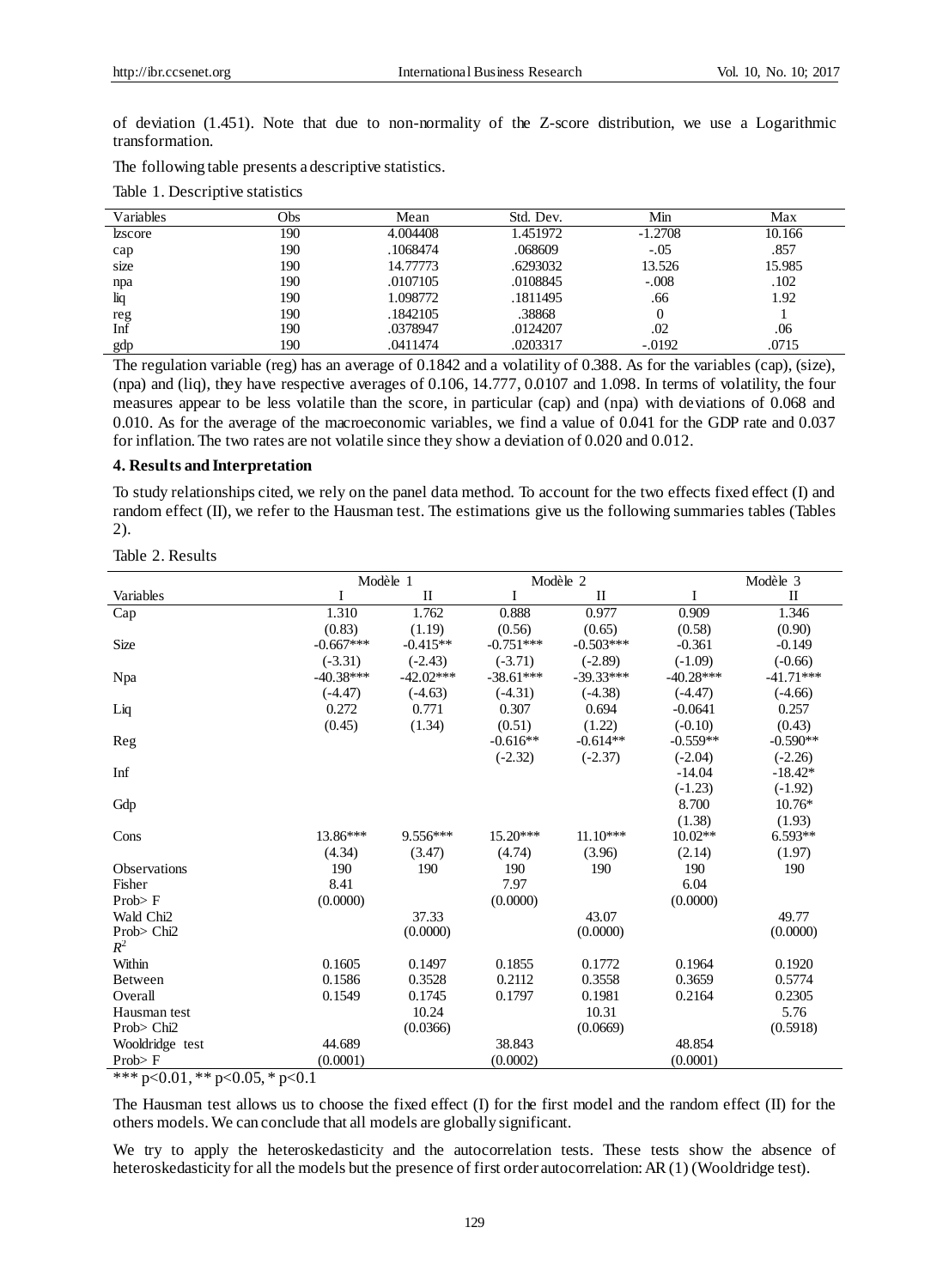Following the corrections carried out, the model estimates give the table 3 results.

| Variables             | Model 1     | Model 2     | Model 3     |
|-----------------------|-------------|-------------|-------------|
| Cap                   | $2.243*$    | $2.113*$    | $2.017*$    |
|                       | (1.82)      | (1.73)      | (1.64)      |
| Size                  | $-0.423*$   | $-0.424*$   | $-0.287$    |
|                       | $(-1.69)$   | $(-1.73)$   | $(-1.04)$   |
| Npa                   | $-23.29***$ | $-22.37***$ | $-23.18***$ |
|                       | $(-3.08)$   | $(-2.98)$   | $(-3.08)$   |
| Liq                   | $-0.110$    | $-0.110$    | $-0.244$    |
|                       | $(-0.17)$   | $(-0.18)$   | $(-0.38)$   |
| reg1                  |             | $-0.564**$  | $-0.555**$  |
|                       |             | $(-2.30)$   | $(-2.24)$   |
| Inf                   |             |             | $-4.067$    |
|                       |             |             | $(-0.50)$   |
| Gdp                   |             |             | 6.309       |
|                       |             |             | (1.38)      |
| Cons                  | $10.37***$  | $10.50***$  | $8.520**$   |
|                       | (2.66)      | (2.74)      | (2.04)      |
| Observations          | 190         | 190         | 190         |
| Wald Chi <sub>2</sub> | 16.61       | 22.41       | 24.29       |
| Prob> Chi2            | (0.0053)    | (0.0010)    | (0.0020)    |
| $R^2$                 |             |             |             |
| Within                | 0.1466      | 0.1585      | 0.1735      |
| Between               | 0.1815      | 0.2950      | 0.3703      |
| Overall               | 0.1467      | 0.1723      | 0.1977      |

\*\*\* p<0.01, \*\* p<0.05, \* p<0.1

The application of post-estimate tests seems interesting

Models results 1, 2 and 3 show that the quality of assets, exactly the claims, affects negatively and significantly the stability of the studied Tunisian banks. Indeed, a high ratio involves a low quality so more risk and then less stability. This result confirms that of Fang, Hasan et Marton (2011). According to size analysis, the big banks are the least stable. This report is in accordance with that of Agoraki, Delis and Pasiouras (2011). As for the liquidity, it exercises no influence on the stability.

The results of models 2 and 3 show, mainly, the negative and significant effect of the regulation on the stability of banks. Recent years have seen a significant progress in reforms, globally, in order to increase the stability of banking systems. In Tunisia, like all countries looking for a greater stability of its financial system through a solid banking sector, it has implemented reforms aimed mainly at better risk management. The authorities of regulation aiming at a financial system more stable through the capital requirement and the Basel guidelines looked for the adoption of international standards in the national financial situation. Recently a higher capital ratio is required: the minimum capital requirement is raised, by the Tunisian Central Bank, from 5% to 8% in 1999 to reach 9% at the end of 2013 and 10% at the end of 2014. Such a requirement may, as Kroszner (2012) argued, force banking institutions which seeking to maintain or improve their equity returns, to engage in riskier activities, which can lead to a fragile banking sector and thus a lack of financial stability. Note that Tunisia is characterized by a bank-based system. So the capital adequacy alone not guaranteed a positive impact on the stability. It must be realized in a complete regulation system by integrating other dimensions of the reform, such as the supervision and the anticipation capacity.

As for the capatilization, a significant and positive effect is detected. This result is in accordance with those of Laeven and Levine (2009) and Fdhila (2012) who suggest that the overcapitalized banks seem more stable: they are capable to absorb losses in the case of a financial difficulty

Concerning the rates of the GDP and the inflation, they exercise, respectively, a positive and negative effect on the level of banking stability. This confirms the report of Uhde (2012) and Diaconu and Oanea (2014): an economic growth coincides with an increase at the level of the banking stability.

#### **5. Conclusion**

Our work aimed at studying stability has reached to select a set of variables and measures that can affect the probability of default and the risk of insolvency. It concludes, for the case of Tunisian banks over the period 1996-2014, the negative impact of the capital requirements. So the capital adequacy alone not guaranteed a positive impact on the stability.